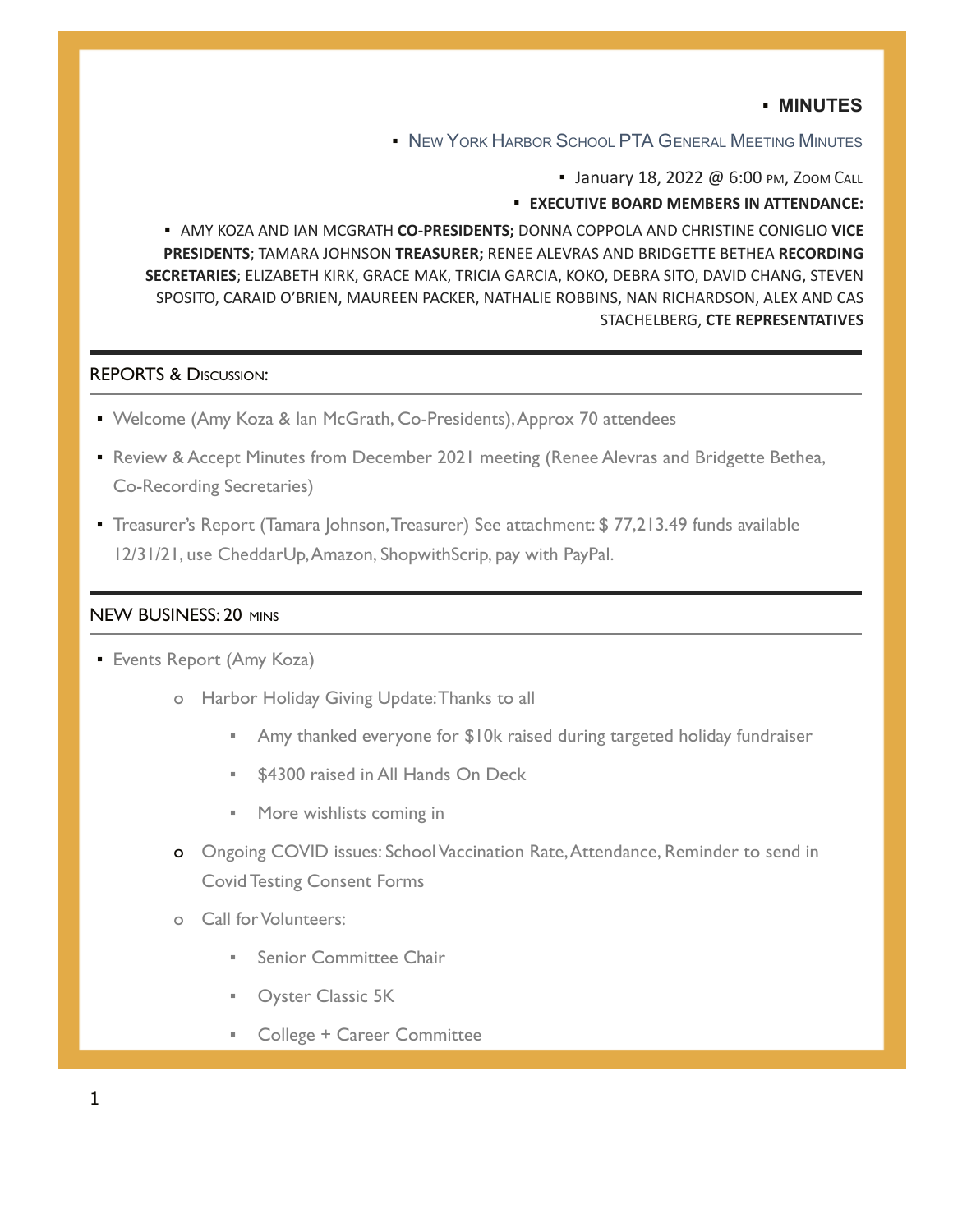- o Voting for PTA Funding (Ian McGrath)
	- **\$1000 Maintenance Fixes, Repairs in MST Center, yes vote poll**
	- \$1000 Ceiling Limit for February Valentine's Day Dance, yes vote poll

### PARENT COORDINATOR'S REPORT RONNI ETTINGER 5 MINS

### PRINCIPAL'S REPORT JEFF CHETIRKO 20 MINS

- **Ronni Ettinger, Parent Coordinator** 
	- o please sign up for mailing lists, text messages, provide emergency contact info
	- o will assist with working papers, ages 14 and up
	- o School Survey Mail-in Feb 14 reponses
	- o Senior Sweatshirts for distribution, xlarge on order, \$25

### **·** Jeff Chetirko

- o Thank you to parents for attending Covid Info Session, Covid #s are going down and attendance is going up, hopefully from 70-90% soon, info on contact tracing at school
- o Pupil Path and Schedula Issues resolved
- o CTE Selection process coming up for the 9th graders, near peer webinars
- o PSAT/SAT Day Mar 23, 2022 for 10th and 11th graders at Harbor
- o Voting for non-instructional day for the 9th and 12 graders to give space for SAT exams and accomodations, yes vote poll
- o SAT Khan Academy for prep, [Diana Halluska](mailto:dhalluska@newyorkharborschool.org) contact for SAT Accommodations
- o Jan 27 11th Grade students and parents college info session
- o 8th grade High School Virtual Admissions Info sessions coming up
- o CTE School Principals' Presentation Meeting this week
- o Regents Exams Canceled January, Full Academic week planned
- o Jan 27 Ice Skating Day for Students at Harbor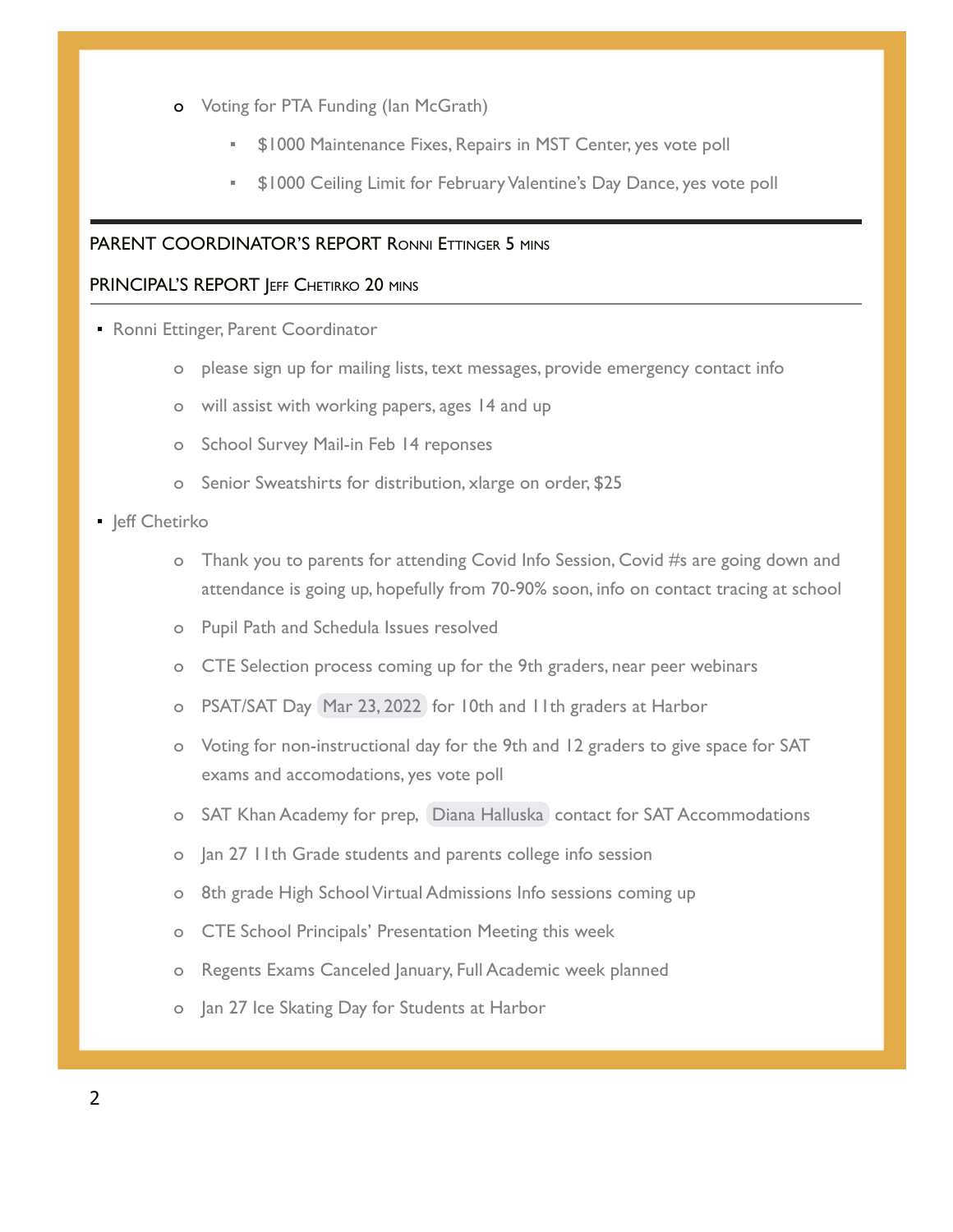- o No School on Jan 31 and Feb 1, First Day of new Semester Feb 2
- o Security Cameras in the Mast Center information for PTA to consider
	- funding needed, proactive security measure for island open year round
	- only 3 out of 5 security guards on staff, shortage of personnel available
	- estimate cost \$5-7k, getting bids for diff systems
	- **EXECT And Safety Committees will discuss and bring it to exec board for vote**
	- Concerns about repairs to infrastructure, safety measures, training
- o Q&A with Jeff

### PARENTS QUESTIONS: 25 MINS

- **Questions + Chat**
- **FAFSA Info Session in Spanish**
- **College Fair Arrangements**
- **BOP Achievements**
- **Ribbon Cutting Ceremony at the New Teachers Center**

## COMMITTEE UPDATES: 15 MINS

- **Wellness Committee funds from Cheddar Up allow purchases to get requested items, need** volunteers to finish the Wellness room
- **Communication Committee keeping the info flowing**
- Sustainability benches for the garden, funding approved previously, work with Policy Students
- **EXECTS 2** Senior Class Committee Jeannie needs a new parent to spearhead the Senior Class Committee, Ronni reminded senior \$100 dues need to be submitted, contact if need financial assistance
- **EP and SLT and Aquaculture need new Committee Members**